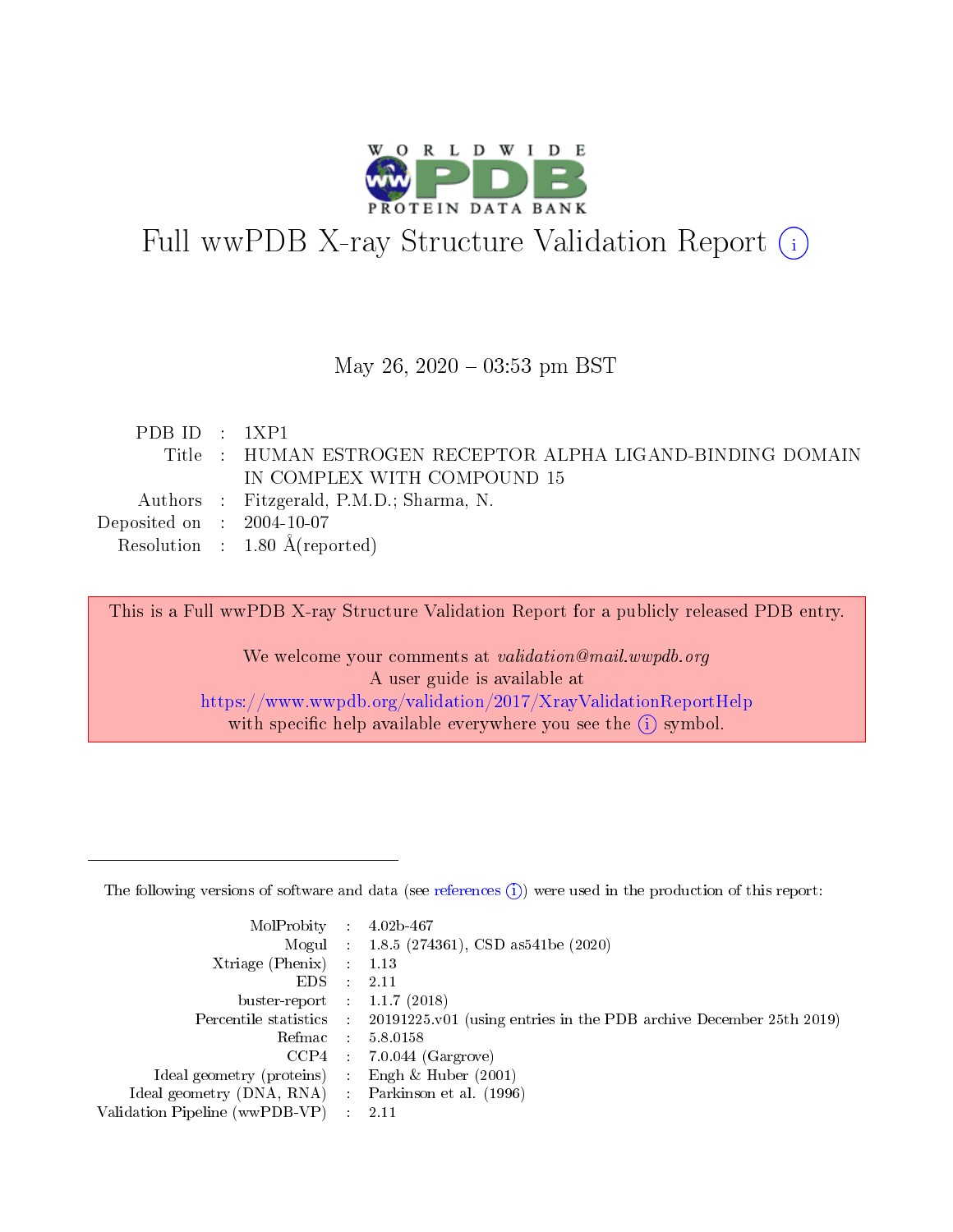# 1 [O](https://www.wwpdb.org/validation/2017/XrayValidationReportHelp#overall_quality)verall quality at a glance  $(i)$

The following experimental techniques were used to determine the structure: X-RAY DIFFRACTION

The reported resolution of this entry is 1.80 Å.

Percentile scores (ranging between 0-100) for global validation metrics of the entry are shown in the following graphic. The table shows the number of entries on which the scores are based.



| Metric                | Whole archive<br>$(\#\text{Entries})$ | Similar resolution<br>$(\#\text{Entries}, \text{resolution range}(\text{\AA}) )$ |
|-----------------------|---------------------------------------|----------------------------------------------------------------------------------|
| Clashscore            | 141614                                | $6793(1.80-1.80)$                                                                |
| Ramachandran outliers | 138981                                | 6697 $(1.80-1.80)$                                                               |
| Sidechain outliers    | 138945                                | 6696 (1.80-1.80)                                                                 |

The table below summarises the geometric issues observed across the polymeric chains and their fit to the electron density. The red, orange, yellow and green segments on the lower bar indicate the fraction of residues that contain outliers for  $\geq=3$ , 2, 1 and 0 types of geometric quality criteria respectively. A grey segment represents the fraction of residues that are not modelled. The numeric value for each fraction is indicated below the corresponding segment, with a dot representing fractions  $\leq=5\%$ 

| Mol | Chain | Length | Quality of chain |     |          |  |  |
|-----|-------|--------|------------------|-----|----------|--|--|
|     |       | 248    | 68%              | 27% | $\cdots$ |  |  |

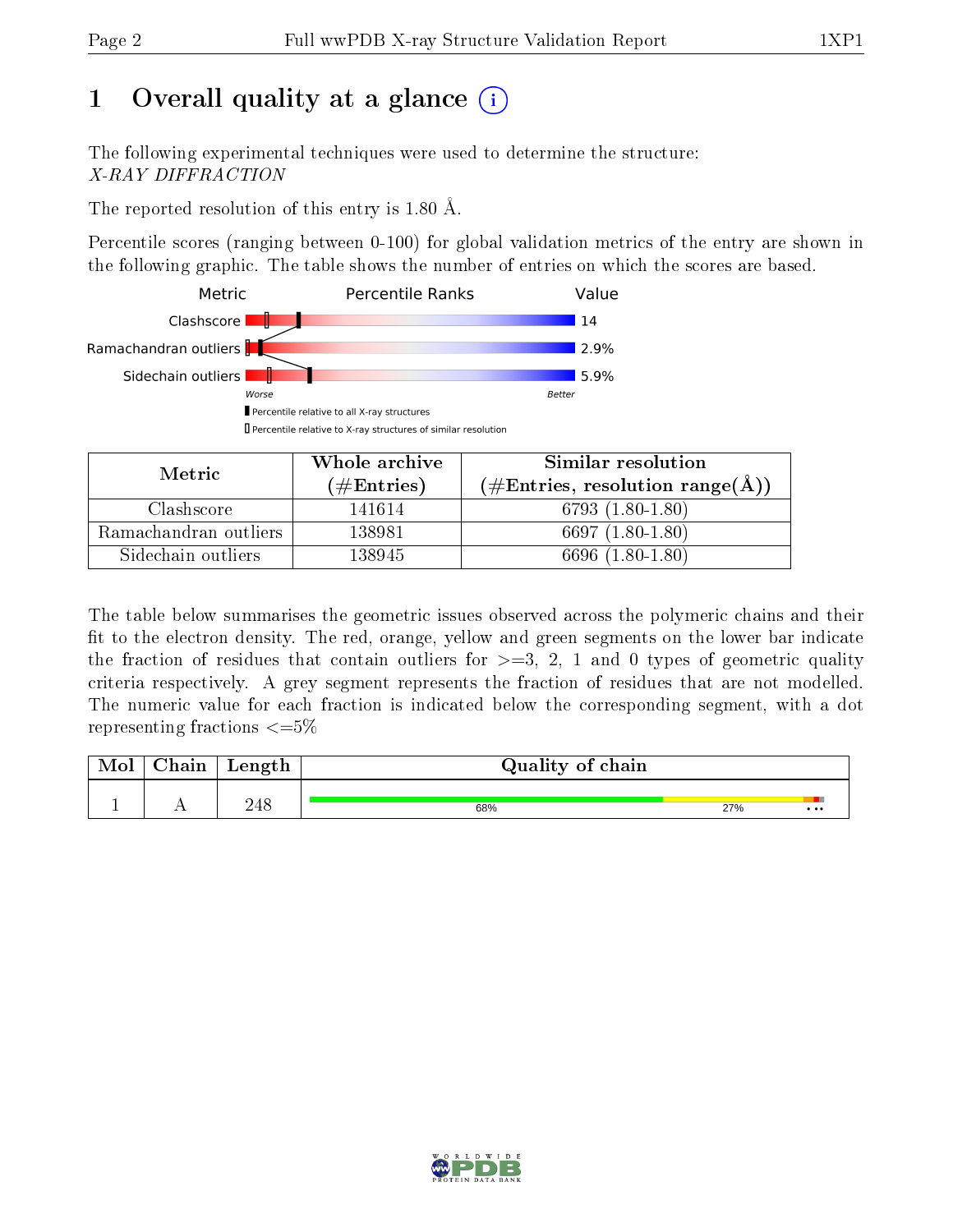# 2 Entry composition (i)

There are 3 unique types of molecules in this entry. The entry contains 2135 atoms, of which 0 are hydrogens and 0 are deuteriums.

In the tables below, the ZeroOcc column contains the number of atoms modelled with zero occupancy, the AltConf column contains the number of residues with at least one atom in alternate conformation and the Trace column contains the number of residues modelled with at most 2 atoms.

• Molecule 1 is a protein called Estrogen receptor.

| Mol | Chain | Residues | $\rm{Atoms}$            |          |  | $\mid$ ZeroOcc $\mid$ AltConf $\mid$ Trace |  |  |  |
|-----|-------|----------|-------------------------|----------|--|--------------------------------------------|--|--|--|
|     |       | 245      | $_{\rm{Total}}$<br>1951 | 1251 332 |  | - 349                                      |  |  |  |

• Molecule 2 is  $(2S,3R)$ -2- $(4-\{2-\frac{1}{3R},4R\}-3,4-\text{DIMETHYLPYRROLIDIN-1-YL]ETHOX}$ Y}PHENYL)-3-(4-HYDROXYPHENYL)-2,3-DIHYDRO-1,4-BENZOXATHIIN-6-OL (three-letter code: AIH) (formula:  $C_{28}H_{31}NO_4S$ ).



| Mol | Chain   Residues | Atoms |    |                | $ZeroOcc \   \ AltConf$ |  |
|-----|------------------|-------|----|----------------|-------------------------|--|
|     |                  | Total |    | $\mathbb{C}$ N |                         |  |
|     |                  |       | 28 |                |                         |  |

• Molecule 3 is water.

|  | $Mol$   Chain   Residues | Atoms                         | ZeroOcc   AltConf |  |
|--|--------------------------|-------------------------------|-------------------|--|
|  | 150                      | $\rm Total$<br>$150\,$<br>150 |                   |  |

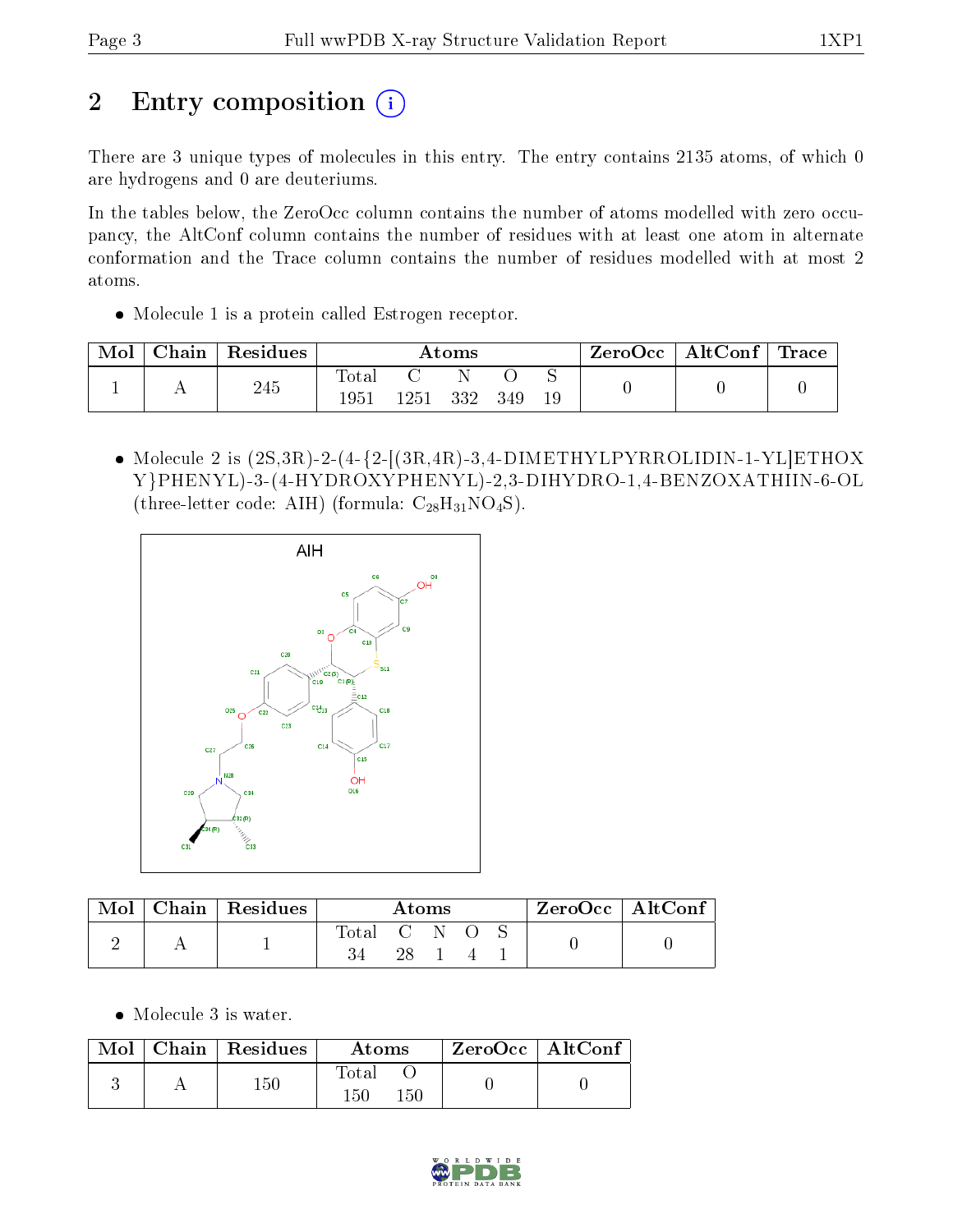## 3 Residue-property plots  $(i)$

These plots are drawn for all protein, RNA and DNA chains in the entry. The first graphic for a chain summarises the proportions of the various outlier classes displayed in the second graphic. The second graphic shows the sequence view annotated by issues in geometry. Residues are colorcoded according to the number of geometric quality criteria for which they contain at least one outlier: green  $= 0$ , yellow  $= 1$ , orange  $= 2$  and red  $= 3$  or more. Stretches of 2 or more consecutive residues without any outlier are shown as a green connector. Residues present in the sample, but not in the model, are shown in grey.



• Molecule 1: Estrogen receptor

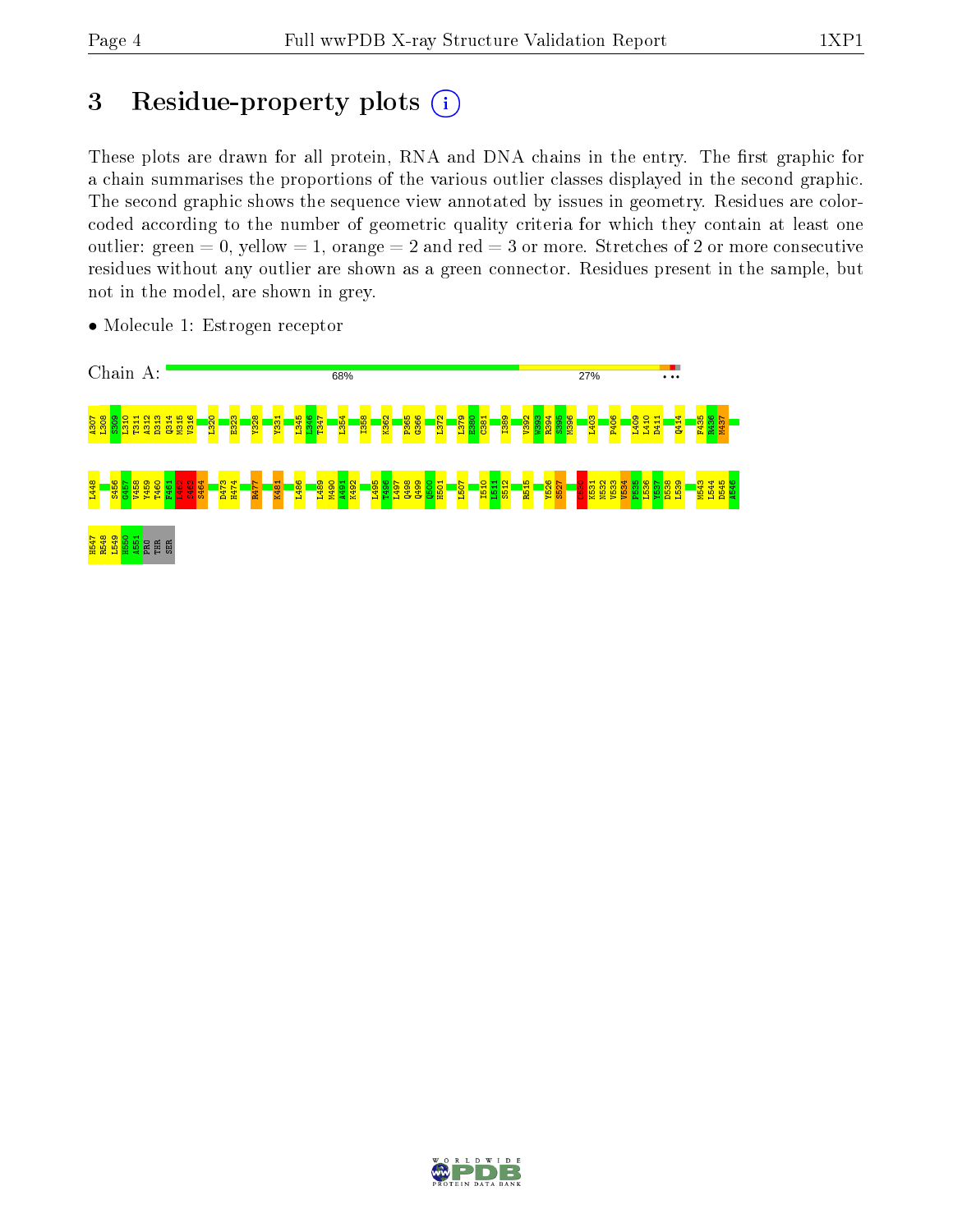## 4 Data and refinement statistics  $(i)$

| Property                                                              | Value                                             | Source     |
|-----------------------------------------------------------------------|---------------------------------------------------|------------|
| Space group                                                           | P 65 2 2                                          | Depositor  |
| Cell constants                                                        | 58.62Å 276.79Å<br>58.62Å                          | Depositor  |
| a, b, c, $\alpha$ , $\beta$ , $\gamma$                                | $90.00^{\circ}$ $120.00^{\circ}$<br>$90.00^\circ$ |            |
| Resolution $(A)$                                                      | 10.00<br>1.80                                     | Depositor  |
|                                                                       | 9.99<br>1.80<br>$\equiv$ .                        | <b>EDS</b> |
| % Data completeness                                                   | $99.7(10.00-1.80)$                                | Depositor  |
| (in resolution range)                                                 | $93.5(9.99-1.80)$                                 | <b>EDS</b> |
| $R_{merge}$                                                           | 0.09                                              | Depositor  |
| $\mathrm{R}_{sym}$                                                    | 0.09                                              | Depositor  |
| $\langle I/\sigma(I) \rangle^{-1}$                                    | 1.72 (at $1.80\text{\AA}$ )                       | Xtriage    |
| Refinement program                                                    | SHELXL 97-1                                       | Depositor  |
| $R, R_{free}$                                                         | 0.181<br>0.269                                    | Depositor  |
|                                                                       | (Not available)<br>0.231                          | DCC        |
| $R_{free}$ test set                                                   | No test flags present.                            | wwPDB-VP   |
| Wilson B-factor $(A^2)$                                               | 31.6                                              | Xtriage    |
| Anisotropy                                                            | 0.260                                             | Xtriage    |
| Bulk solvent $k_{sol}(\text{e}/\text{\AA}^3),\,B_{sol}(\text{\AA}^2)$ | 0.44, 86.2                                        | <b>EDS</b> |
| $L$ -test for twinning <sup>2</sup>                                   | $< L >$ = 0.40, $< L2 >$ = 0.23                   | Xtriage    |
| Estimated twinning fraction                                           | No twinning to report.                            | Xtriage    |
| $F_o, F_c$ correlation                                                | 0.94                                              | <b>EDS</b> |
| Total number of atoms                                                 | 2135                                              | wwPDB-VP   |
| Average B, all atoms $(A^2)$                                          | 45.0                                              | wwPDB-VP   |

Xtriage's analysis on translational NCS is as follows: The largest off-origin peak in the Patterson function is  $4.39\%$  of the height of the origin peak. No significant pseudotranslation is detected.

<sup>&</sup>lt;sup>2</sup>Theoretical values of  $\langle |L| \rangle$ ,  $\langle L^2 \rangle$  for acentric reflections are 0.5, 0.333 respectively for untwinned datasets, and 0.375, 0.2 for perfectly twinned datasets.



<span id="page-4-1"></span><span id="page-4-0"></span><sup>1</sup> Intensities estimated from amplitudes.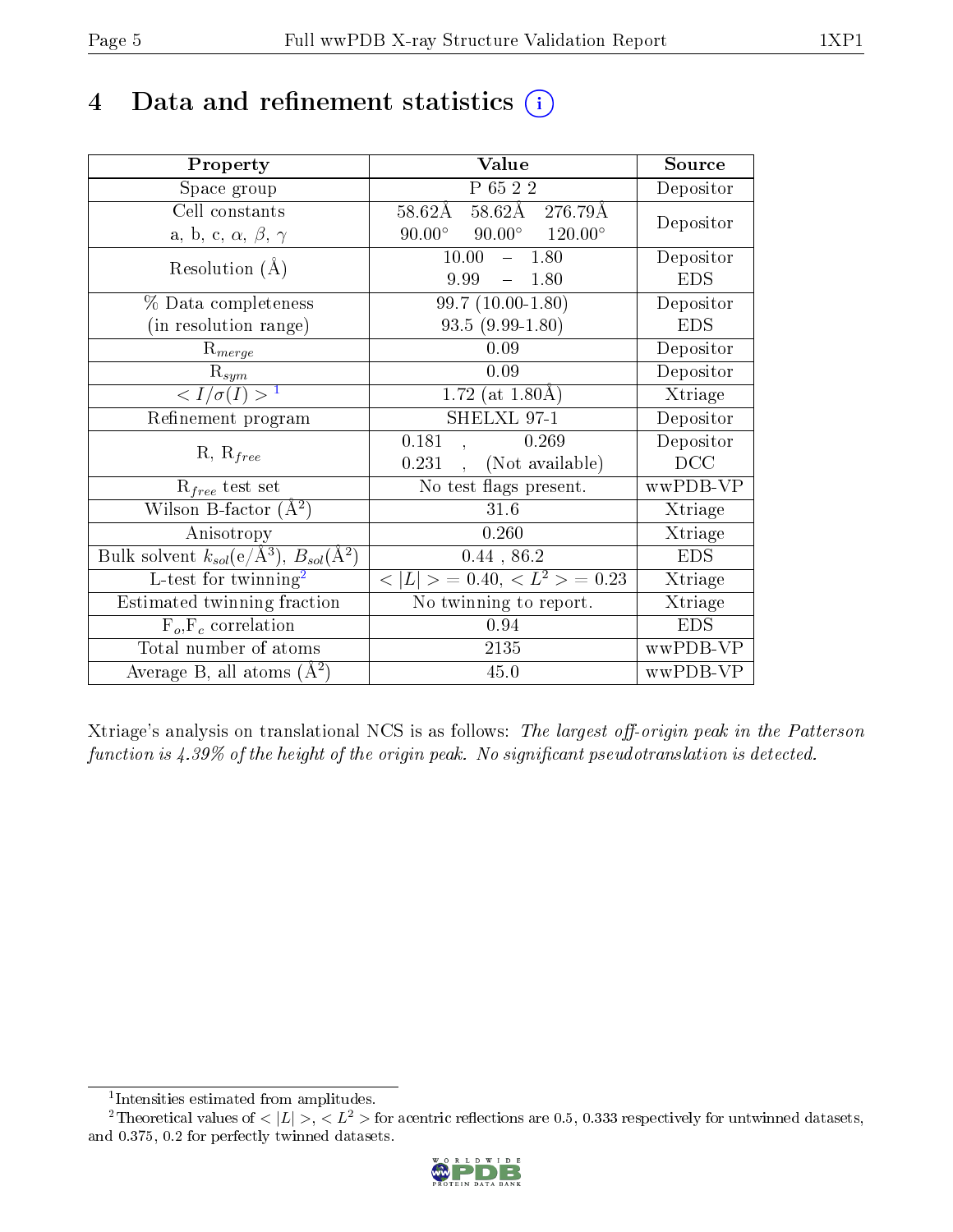# 5 Model quality  $(i)$

### 5.1 Standard geometry  $(i)$

Bond lengths and bond angles in the following residue types are not validated in this section: AIH

The Z score for a bond length (or angle) is the number of standard deviations the observed value is removed from the expected value. A bond length (or angle) with  $|Z| > 5$  is considered an outlier worth inspection. RMSZ is the root-mean-square of all Z scores of the bond lengths (or angles).

| $Mol \mid$ | $\perp$ Chain |      | Bond lengths                     | Bond angles |                 |  |
|------------|---------------|------|----------------------------------|-------------|-----------------|--|
|            |               |      | RMSZ $\mid \#  Z  > 5 \mid$ RMSZ |             | $\# Z  > 5$     |  |
|            |               | 0.35 | 0/1989                           | 0.94        | $2/2690(0.1\%)$ |  |

There are no bond length outliers.

All (2) bond angle outliers are listed below:

| Mol | $\mid$ Chain $\mid$ Res $\mid$ Type |     |               | Atoms                    |         | Observed $(°)$ | Ideal $(^\circ)$ |
|-----|-------------------------------------|-----|---------------|--------------------------|---------|----------------|------------------|
|     |                                     | 394 | ${\rm ARG}^-$ | $NE-{\rm CZ\text{-}NH1}$ | - 6.76  | 123.68         | 120.30           |
|     |                                     | 548 | ${\rm ARG}^-$ | $NE- CZ-NH1$             | $-5.31$ | 117.64         | 120.30           |

There are no chirality outliers.

There are no planarity outliers.

### 5.2 Too-close contacts  $(i)$

In the following table, the Non-H and H(model) columns list the number of non-hydrogen atoms and hydrogen atoms in the chain respectively. The H(added) column lists the number of hydrogen atoms added and optimized by MolProbity. The Clashes column lists the number of clashes within the asymmetric unit, whereas Symm-Clashes lists symmetry related clashes.

| Mol |      |      | Chain   Non-H   H(model)   H(added)   Clashes   Symm-Clashes |
|-----|------|------|--------------------------------------------------------------|
|     | 1951 | 1997 |                                                              |
|     |      |      |                                                              |
|     | 150  |      |                                                              |
|     | 2135 | 2026 |                                                              |

The all-atom clashscore is defined as the number of clashes found per 1000 atoms (including hydrogen atoms). The all-atom clashscore for this structure is 14.

All (58) close contacts within the same asymmetric unit are listed below, sorted by their clash

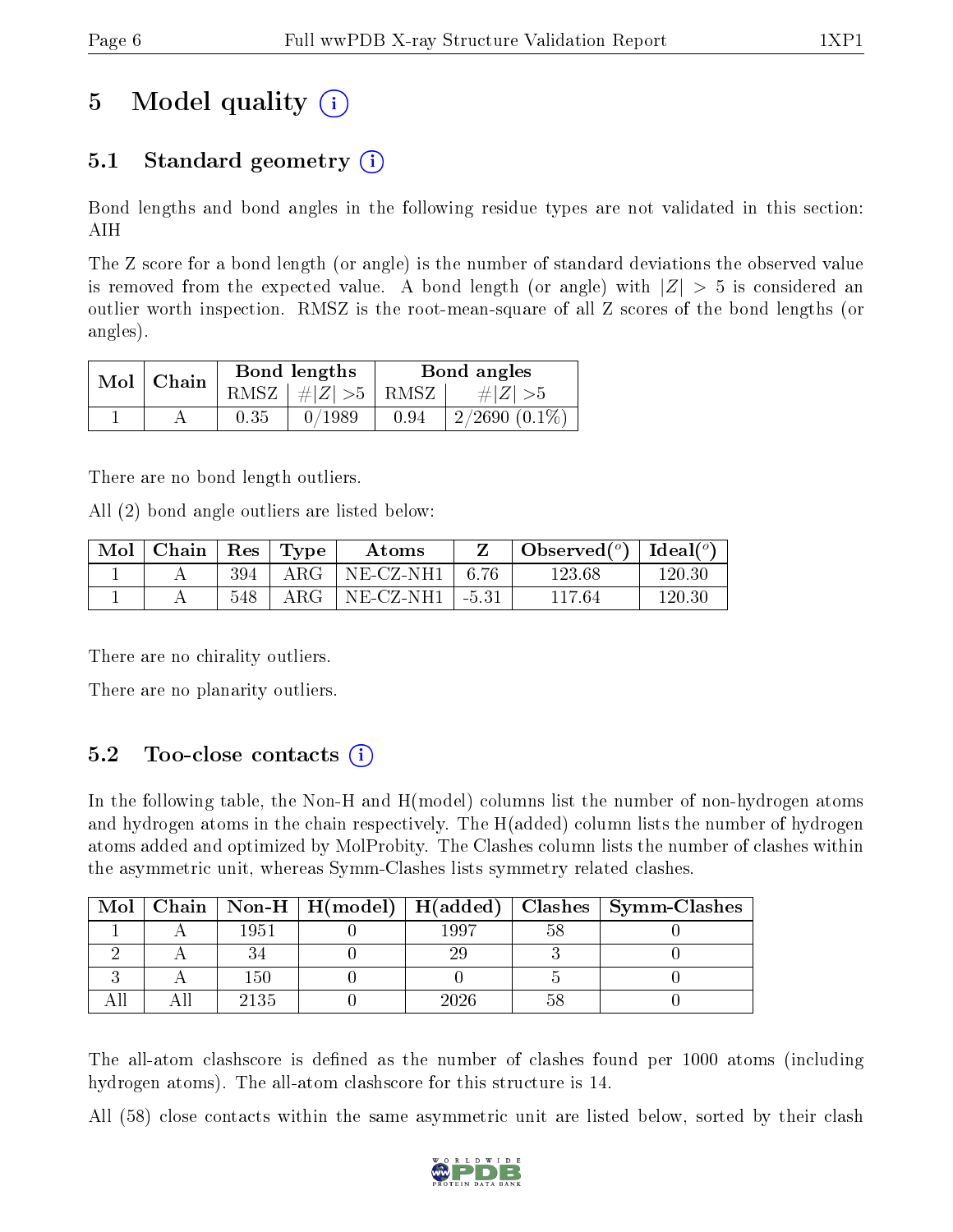magnitude.

| Atom-1               | Atom-2                      | Interatomic    | Clash         |  |
|----------------------|-----------------------------|----------------|---------------|--|
|                      |                             | distance $(A)$ | overlap $(A)$ |  |
| 1: A:311:THR:HG23    | 1: A:314: GLN: H            | 1.36           | 0.89          |  |
| 1: A: 411: ASP:H     | 1: A:414: GLN: HE21         | 1.21           | 0.88          |  |
| 1: A:354:LEU:HD22    | 2:A:600:AIH:H333            | 1.62           | 0.79          |  |
| 1:A:310:LEU:HG       | 1:A:314:GLN:HB3             | 1.66           | 0.76          |  |
| 1: A:308:LEU:HD23    | 1:A:477:ARG:HD2             | 1.66           | 0.75          |  |
| 1:A:486:LEU:O        | 1: A:490:MET:HG3            | 1.96           | 0.66          |  |
| 1: A:311:THR:HG23    | 1:A:314:GLN:N               | 2.11           | 0.66          |  |
| 1:A:331:TYR:HB3      | 1:A:345:LEU:HD21            | 1.77           | 0.65          |  |
| 1:A:474:HIS:HA       | 1:A:477:ARG:NH1             | 2.11           | 0.65          |  |
| 1: A:381: CYS:HB3    | $3:A:1070:\overline{HOH:O}$ | 1.98           | 0.64          |  |
| 1:A:315:MET:SD       | 1: A:365: PRO:HG2           | 2.39           | 0.62          |  |
| 1:A:347:THR:HG23     | 2:A:600:AIH:H261            | 1.81           | 0.61          |  |
| 1: A:358: ILE: O     | 1: A:362:LYS:HG3            | 2.03           | 0.58          |  |
| 1:A:323:GLU:HG3      | 3:A:1126:HOH:O              | 2.04           | 0.58          |  |
| 1: A: 458: VAL: HG13 | 1: A:459: TYR: CD1          | 2.40           | 0.56          |  |
| 1: A:308: LEU:CD2    | 1:A:477:ARG:HD2             | 2.35           | 0.55          |  |
| 1: A:410: LEU: HA    | 1: A:414: GLN: NE2          | 2.22           | 0.55          |  |
| 1: A:403: LEU: HD13  | 1:A:409:LEU:HD13            | 1.88           | 0.55          |  |
| 1: A:526: TYR:O      | 1:A:527:SER:HB3             | 2.08           | 0.54          |  |
| 1:A:358:ILE:HD12     | 1: A:544:LEU:HG             | 1.89           | 0.54          |  |
| 1:A:498:GLN:HA       | 1:A:501:HIS:CE1             | 2.43           | 0.54          |  |
| 1: A: 458: VAL: HG13 | 1: A: 459: TYR: HD1         | 1.74           | 0.53          |  |
| 1:A:307:ALA:O        | 1: A:481: LYS: HG2          | 2.08           | 0.53          |  |
| 1:A:411:ASP:H        | 1:A:414:GLN:NE2             | 2.00           | 0.52          |  |
| 1: A:328:TYR:CE2     | 1:A:406:PRO:HB2             | 2.44           | 0.52          |  |
| 1: A:389: ILE: HA    | 1:A:392:VAL:HG22            | 1.92           | 0.51          |  |
| 1: A: 437: MET: HB2  | 3:A:1102:HOH:O              | 2.09           | 0.51          |  |
| 1: A:435:PHE:CE2     | 1: A:510: ILE: HD13         | 2.47           | 0.50          |  |
| 1:A:462:LEU:HA       | 3:A:1127:HOH:O              | 2.11           | 0.50          |  |
| 1: A: 533: VAL: O    | 1:A:534:VAL:O               | 2.30           | 0.50          |  |
| 1:A:547:HIS:HD2      | 1:A:549:LEU:H               | 1.60           | 0.50          |  |
| 1: A: 435: PHE: HE2  | 1: A:510: ILE: HD13         | 1.78           | 0.49          |  |
| 1: A:379: LEU: HD12  | 1: A:544:LEU:HD11           | 1.95           | 0.48          |  |
| 1:A:316:VAL:HG21     | 1: A:489:LEU:HD21           | 1.96           | 0.47          |  |
| 1: A:448: LEU: HD11  | 1:A:507:LEU:HD22            | 1.97           | 0.46          |  |
| 1: A:372:LEU:HD21    | 1:A:545:ASP:HA              | 1.97           | 0.46          |  |
| 1:A:308:LEU:N        | 1: A:308:LEU:HD12           | 2.31           | 0.46          |  |
| 1: A:311:THR:OG1     | 1:A:312:ALA:N               | 2.49           | 0.45          |  |
| 1: A:495:LEU:HB3     | 1:A:499:GLN:HB2             | 1.97           | 0.45          |  |
| 1:A:358:ILE:CD1      | 1: A:544:LEU:HG             | 2.47           | 0.45          |  |
| 1:A:310:LEU:HG       | 1: A:314: GLN: CB           | 2.42           | 0.45          |  |

Continued on next page...

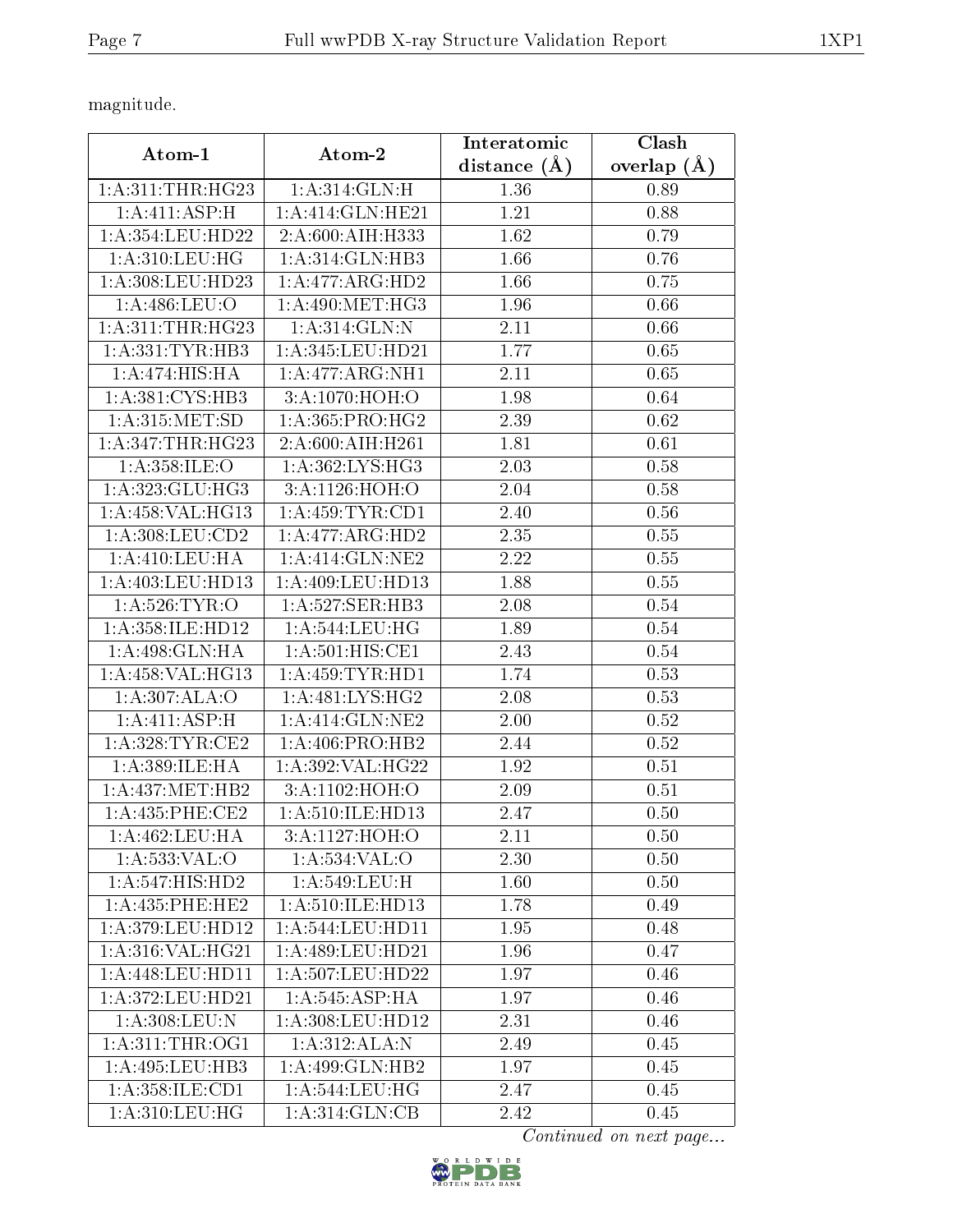| Atom-1                  | Atom-2              | Interatomic    | Clash         |
|-------------------------|---------------------|----------------|---------------|
|                         |                     | distance $(A)$ | overlap $(A)$ |
| 1:A:536:LEU:N           | 3:A:1148:HOH:O      | 2.50           | 0.45          |
| 1:A:389:ILE:O           | 1: A:392: VAL:HG22  | 2.17           | 0.44          |
| 1:A:456:SER:HA          | 1: A:515: ARG: NH2  | 2.32           | 0.44          |
| 1: A:481:LYS:HE3        | 1:A:481:LYS:HB2     | 1.61           | 0.44          |
| 1: A:308:LEU:HD21       | 1:A:477:ARG:HH11    | 1.81           | 0.43          |
| 1: A: 366: GLY: O       | 1:A:474:HIS:HE1     | 2.01           | 0.43          |
| 1:A:307:ALA:HB2         | 1:A:365:PRO:CB      | 2.48           | 0.43          |
| 1: A:547: HIS: CD2      | 1: A:549:LEU:H      | 2.35           | 0.43          |
| 1: A:435:PHE:CE2        | 1: A:510: ILE: HG21 | 2.53           | 0.43          |
| 1: A:530: CYS:SG        | 2:A:600:AIH:H262    | 2.59           | 0.42          |
| 1: A:463: SER:O         | 1: A:464: SER:OG    | 2.30           | 0.42          |
| 1: A:316: VAL:O         | 1: A:320: LEU: HG   | 2.20           | 0.41          |
| 1: A:311:THR:HG22       | 1: A:314: GLN:CD    | 2.41           | 0.41          |
| 1: A:396: MET:CE        | 1:A:435:PHE:HB3     | 2.51           | 0.41          |
| 1: A: 539: LEU: HG      | 1: A:543:MET:CE     | 2.50           | 0.41          |
| 1:A:473:ASP:OD2         | 1:A:477:ARG:NH2     | 2.54           | 0.40          |
| $1:$ A:46 $2:$ LEU: $O$ | 1: A:463: SER:O     | 2.39           | 0.40          |

Continued from previous page...

There are no symmetry-related clashes.

#### 5.3 Torsion angles (i)

#### 5.3.1 Protein backbone (i)

In the following table, the Percentiles column shows the percent Ramachandran outliers of the chain as a percentile score with respect to all X-ray entries followed by that with respect to entries of similar resolution.

The Analysed column shows the number of residues for which the backbone conformation was analysed, and the total number of residues.

| Mol Chain | Analysed                                |  |        | Favoured   Allowed   Outliers   Percentiles |  |
|-----------|-----------------------------------------|--|--------|---------------------------------------------|--|
|           | $243/248$ (98\%)   232 (96\%)   4 (2\%) |  | 7 (3%) | $\boxed{4}$ $\boxed{0}$                     |  |

All (7) Ramachandran outliers are listed below:

| Mol | Chain | Res | Type |
|-----|-------|-----|------|
|     |       | 462 | LEU  |
|     |       | 463 | SER. |
|     |       | 527 | SER. |
|     |       | 530 | CY S |

Continued on next page...

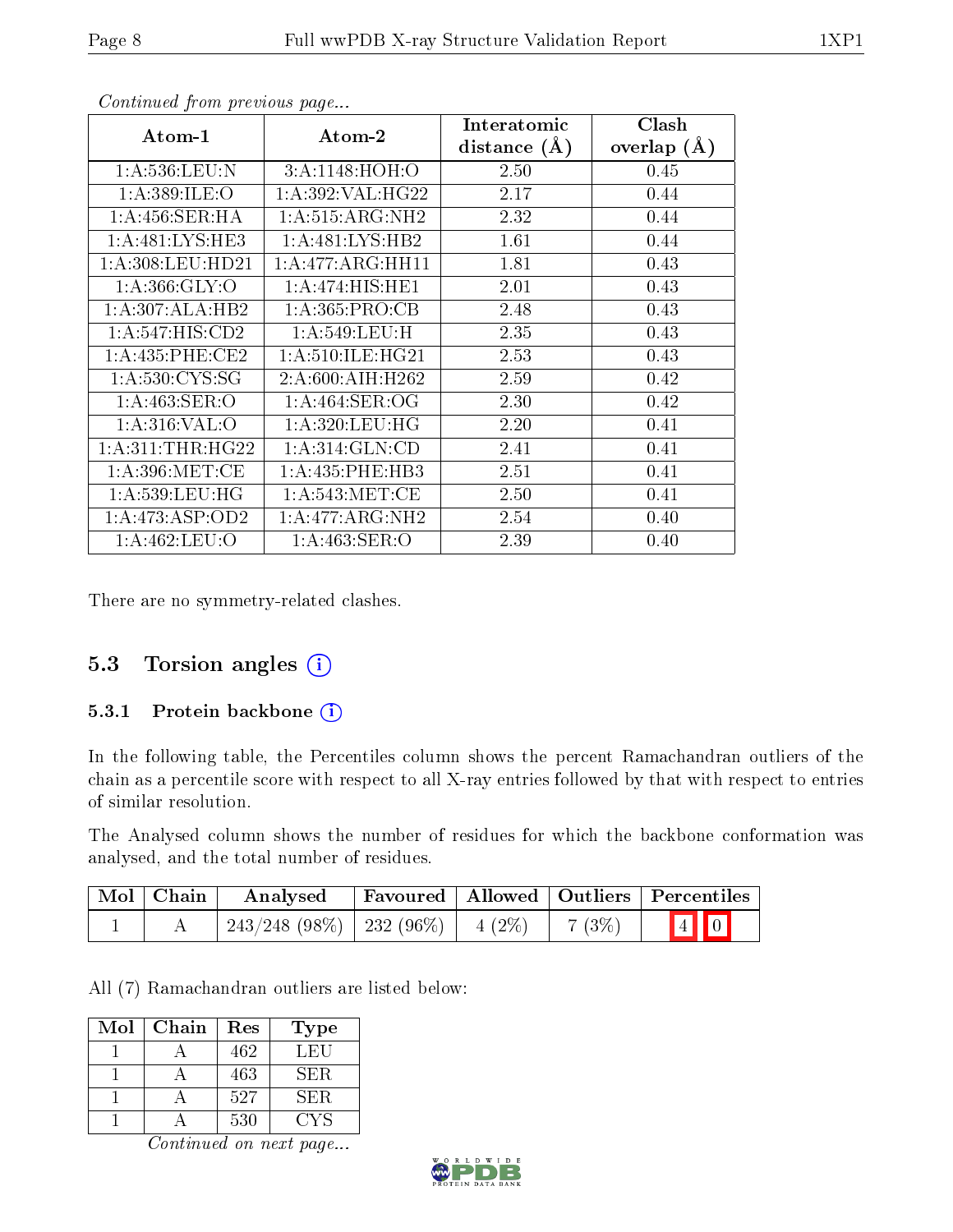Continued from previous page...

| Mol | Chain | $\operatorname{Res}% \left( \mathcal{N}\right) \equiv\operatorname{Res}(\mathcal{N}_{0})\cap\mathcal{N}_{1}$ | Type |
|-----|-------|--------------------------------------------------------------------------------------------------------------|------|
|     |       | 534                                                                                                          |      |
|     |       | 531                                                                                                          | LYS. |
|     |       | 464                                                                                                          |      |

#### 5.3.2 Protein sidechains (i)

In the following table, the Percentiles column shows the percent sidechain outliers of the chain as a percentile score with respect to all X-ray entries followed by that with respect to entries of similar resolution.

The Analysed column shows the number of residues for which the sidechain conformation was analysed, and the total number of residues.

| Mol   Chain | Analysed        | $\perp$ Rotameric   Outliers   Percentiles |  |                          |  |
|-------------|-----------------|--------------------------------------------|--|--------------------------|--|
|             | $219/223(98\%)$ | $-206(94\%)$   13 (6\%)                    |  | $\boxed{19}$ $\boxed{7}$ |  |

All (13) residues with a non-rotameric sidechain are listed below:

| Mol          | Chain          | Res | $_{\rm Type}$ |
|--------------|----------------|-----|---------------|
| 1            | A              | 313 | ASP           |
| 1            | А              | 437 | MET           |
| 1            | А              | 460 | THR           |
| 1            | А              | 462 | LEU           |
| $\mathbf{1}$ | А              | 463 | SER.          |
| 1            | $\overline{A}$ | 477 | ARG           |
| $\mathbf 1$  | $\overline{A}$ | 481 | <b>LYS</b>    |
| 1            | А              | 492 | LYS           |
| $\mathbf{1}$ | $\overline{A}$ | 497 | LEU           |
| 1            | $\overline{A}$ | 512 | SER           |
| 1            | А              | 530 | ${\rm CYS}$   |
| 1            | А              | 532 | <b>ASN</b>    |
|              | А              | 538 | ĀSP           |

Some sidechains can be flipped to improve hydrogen bonding and reduce clashes. All (4) such sidechains are listed below:

| Mol | Chain | Res | <b>Type</b> |
|-----|-------|-----|-------------|
|     |       | 414 | GLN         |
|     |       | 474 | <b>HIS</b>  |
|     |       | 501 | <b>HIS</b>  |
|     |       | 547 | HIS         |

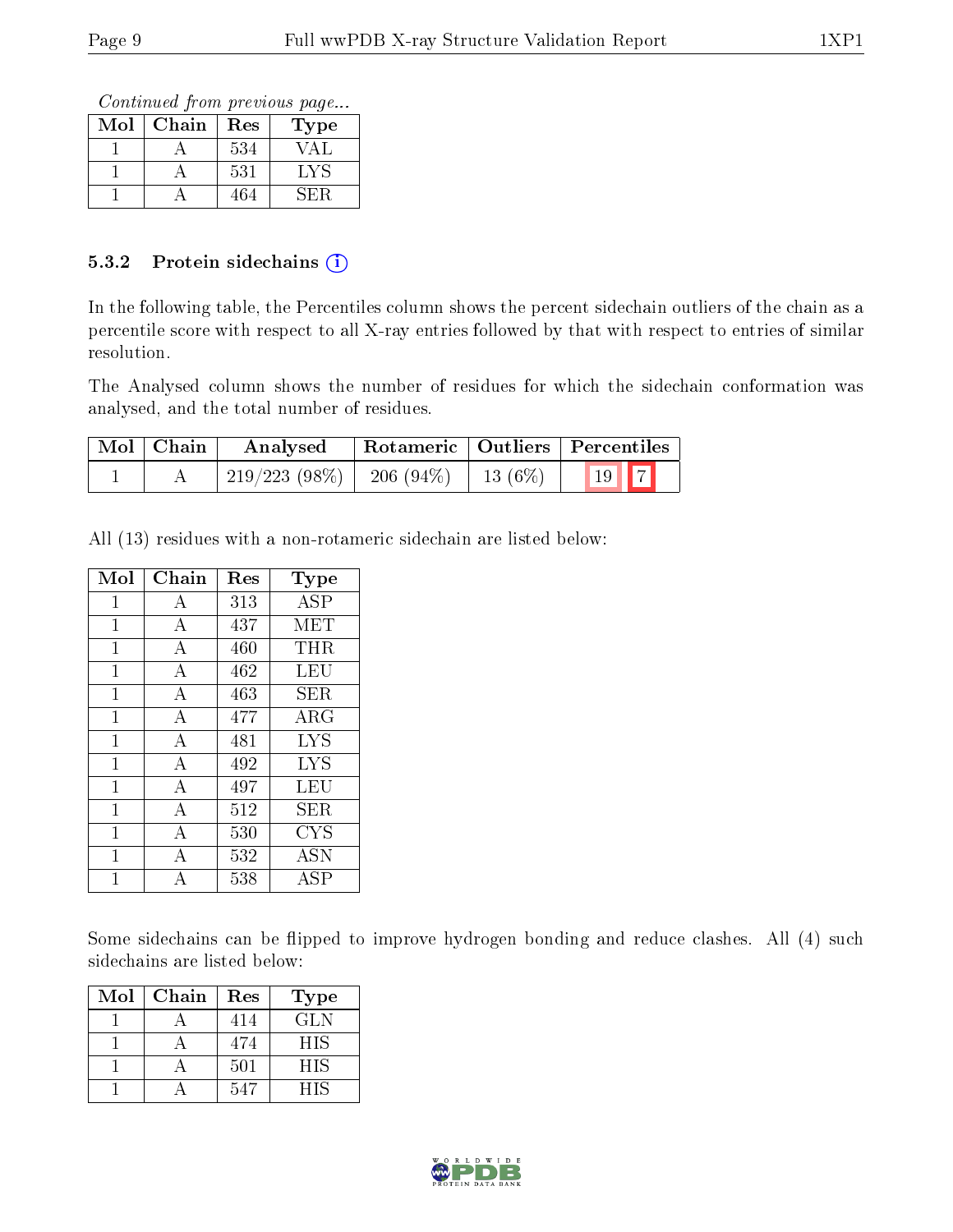#### 5.3.3 RNA  $(i)$

There are no RNA molecules in this entry.

#### 5.4 Non-standard residues in protein, DNA, RNA chains (i)

There are no non-standard protein/DNA/RNA residues in this entry.

#### 5.5 Carbohydrates (i)

There are no carbohydrates in this entry.

#### 5.6 Ligand geometry  $(i)$

1 ligand is modelled in this entry.

In the following table, the Counts columns list the number of bonds (or angles) for which Mogul statistics could be retrieved, the number of bonds (or angles) that are observed in the model and the number of bonds (or angles) that are defined in the Chemical Component Dictionary. The Link column lists molecule types, if any, to which the group is linked. The Z score for a bond length (or angle) is the number of standard deviations the observed value is removed from the expected value. A bond length (or angle) with  $|Z| > 2$  is considered an outlier worth inspection. RMSZ is the root-mean-square of all Z scores of the bond lengths (or angles).

|     | Mol   Type   Chain   Res   Link |     |        |          |      |                       | Bond lengths |  |                                                   | Bond angles |  |
|-----|---------------------------------|-----|--------|----------|------|-----------------------|--------------|--|---------------------------------------------------|-------------|--|
|     |                                 |     |        | Counts-  |      | $ RMSZ  \#  Z  > 2  $ |              |  | $\vert$ Counts $\vert$ RMSZ $\vert \#Z \vert > 2$ |             |  |
| AIH |                                 | 600 | $\sim$ | 36,38,38 | 3.07 | 3(8%)                 | 47,54,54     |  | $\left 11\ (23\%)\right $                         |             |  |

In the following table, the Chirals column lists the number of chiral outliers, the number of chiral centers analysed, the number of these observed in the model and the number defined in the Chemical Component Dictionary. Similar counts are reported in the Torsion and Rings columns. '-' means no outliers of that kind were identified.

|  |     | Mol   Type   Chain   Res   Link   Chirals | <b>Torsions</b>        | Rings |
|--|-----|-------------------------------------------|------------------------|-------|
|  | 600 |                                           | $2/14/38/38$   0/4/5/5 |       |

All (3) bond length outliers are listed below:

| Mol | Chain   Res   Type |     |       | $\boldsymbol{\mathrm{Atoms}}$ |        | Observed $(A)$ | Ideal $(A)$ |
|-----|--------------------|-----|-------|-------------------------------|--------|----------------|-------------|
|     |                    | 600 | AIH-  | $C10-S11$                     | -17.04 | $1.52\,$       |             |
|     |                    | 600 | AIH - | $C24-C23$                     | -2.57  | $\cdot$ 43     | 1.38        |
|     |                    | 600 |       | $C20-C19$                     | 2.03   | .42            | 1.39        |

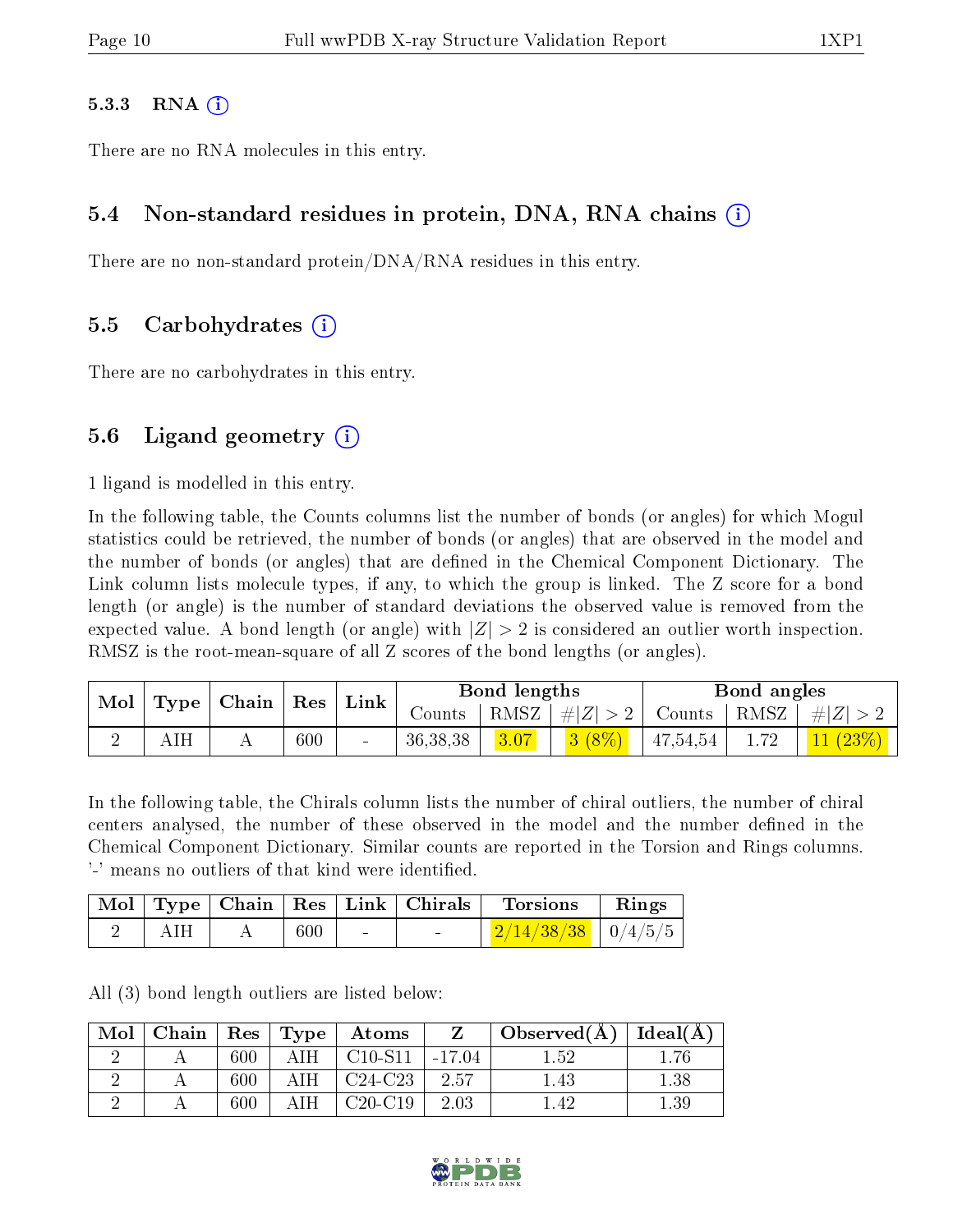|--|

| Mol            | Chain | Res | Type | Atoms                                             | Z       | Observed $(°)$ | $\text{Ideal}({}^o)$ |
|----------------|-------|-----|------|---------------------------------------------------|---------|----------------|----------------------|
| 2              | А     | 600 | AIH  | $C10-S11-C1$                                      | 4.41    | 112.52         | 100.03               |
| $\overline{2}$ | A     | 600 | AIH  | C14-C13-C12                                       | $-4.24$ | 116.93         | 121.20               |
| 2              | А     | 600 | AIH  | $C12-C1-S11$                                      | 3.23    | 118.96         | 106.41               |
| $\overline{2}$ | А     | 600 | AIH  | $C27-N28-C29$                                     | $-3.20$ | 104.69         | 113.19               |
| $\overline{2}$ | A     | 600 | AIH  | $C4-O3-C2$                                        | 2.79    | 122.44         | 116.38               |
| $\overline{2}$ | А     | 600 | AIH  | $C18-C12-C13$                                     | 2.75    | 121.72         | 118.29               |
| $\overline{2}$ | A     | 600 | AIH  | C <sub>18</sub> -C <sub>17</sub> -C <sub>15</sub> | $-2.58$ | 117.04         | 119.88               |
| $\mathcal{D}$  | A     | 600 | AIH  | $C29-C30-C32$                                     | $-2.51$ | 99.82          | 102.80               |
| $\mathcal{D}$  | А     | 600 | AIH  | $C20-C19-C2$                                      | $-2.42$ | 116.14         | 120.64               |
| $\mathcal{D}$  | A     | 600 | AIH  | $C24-C19-C2$                                      | 2.31    | 124.93         | 120.64               |
| $\overline{2}$ | А     | 600 | AIH  | $C7-C9-C10$                                       | 2.11    | 121.60         | 118.63               |

All (11) bond angle outliers are listed below:

There are no chirality outliers.

All (2) torsion outliers are listed below:

| Mol | Chain | $\operatorname{Res}% \left( \mathcal{N}\right) \equiv\operatorname{Res}(\mathcal{N}_{0})\cap\operatorname{Res}(\mathcal{N}_{0})$ | Type  | Atoms           |
|-----|-------|----------------------------------------------------------------------------------------------------------------------------------|-------|-----------------|
|     |       | 600                                                                                                                              | A I H | $C24-C19-C2-C3$ |
|     |       | 600                                                                                                                              | A I H | $C20-C19-C2-C3$ |

There are no ring outliers.

1 monomer is involved in 3 short contacts:

|  |       |       | Mol   Chain   Res   Type   Clashes   Symm-Clashes |
|--|-------|-------|---------------------------------------------------|
|  | 600 - | LAIH. |                                                   |

The following is a two-dimensional graphical depiction of Mogul quality analysis of bond lengths, bond angles, torsion angles, and ring geometry for all instances of the Ligand of Interest. In addition, ligands with molecular weight > 250 and outliers as shown on the validation Tables will also be included. For torsion angles, if less then 5% of the Mogul distribution of torsion angles is within 10 degrees of the torsion angle in question, then that torsion angle is considered an outlier. Any bond that is central to one or more torsion angles identified as an outlier by Mogul will be highlighted in the graph. For rings, the root-mean-square deviation (RMSD) between the ring in question and similar rings identified by Mogul is calculated over all ring torsion angles. If the average RMSD is greater than 60 degrees and the minimal RMSD between the ring in question and any Mogul-identified rings is also greater than 60 degrees, then that ring is considered an outlier. The outliers are highlighted in purple. The color gray indicates Mogul did not find sufficient equivalents in the CSD to analyse the geometry.

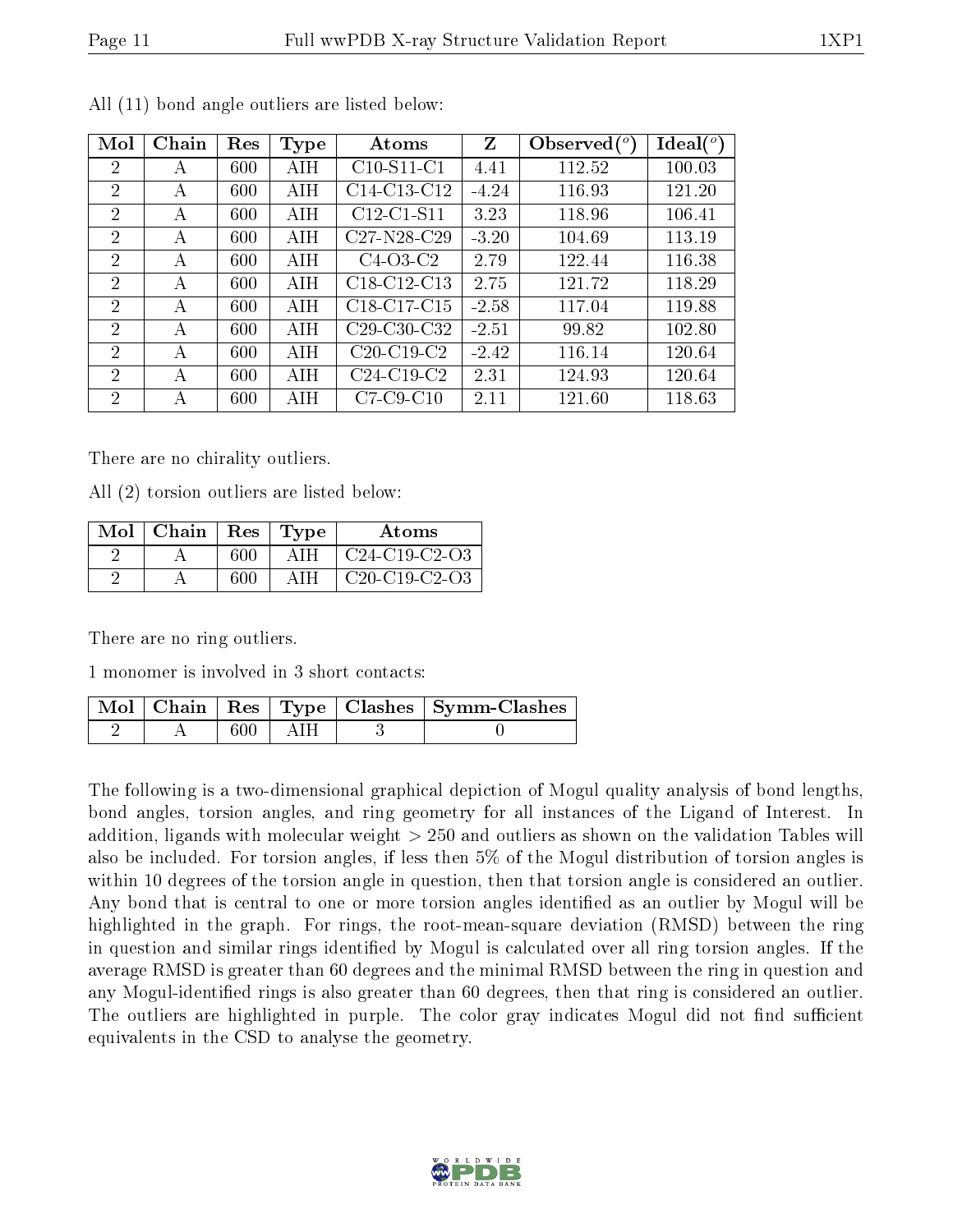

## 5.7 [O](https://www.wwpdb.org/validation/2017/XrayValidationReportHelp#nonstandard_residues_and_ligands)ther polymers (i)

There are no such residues in this entry.

## 5.8 Polymer linkage issues (i)

There are no chain breaks in this entry.

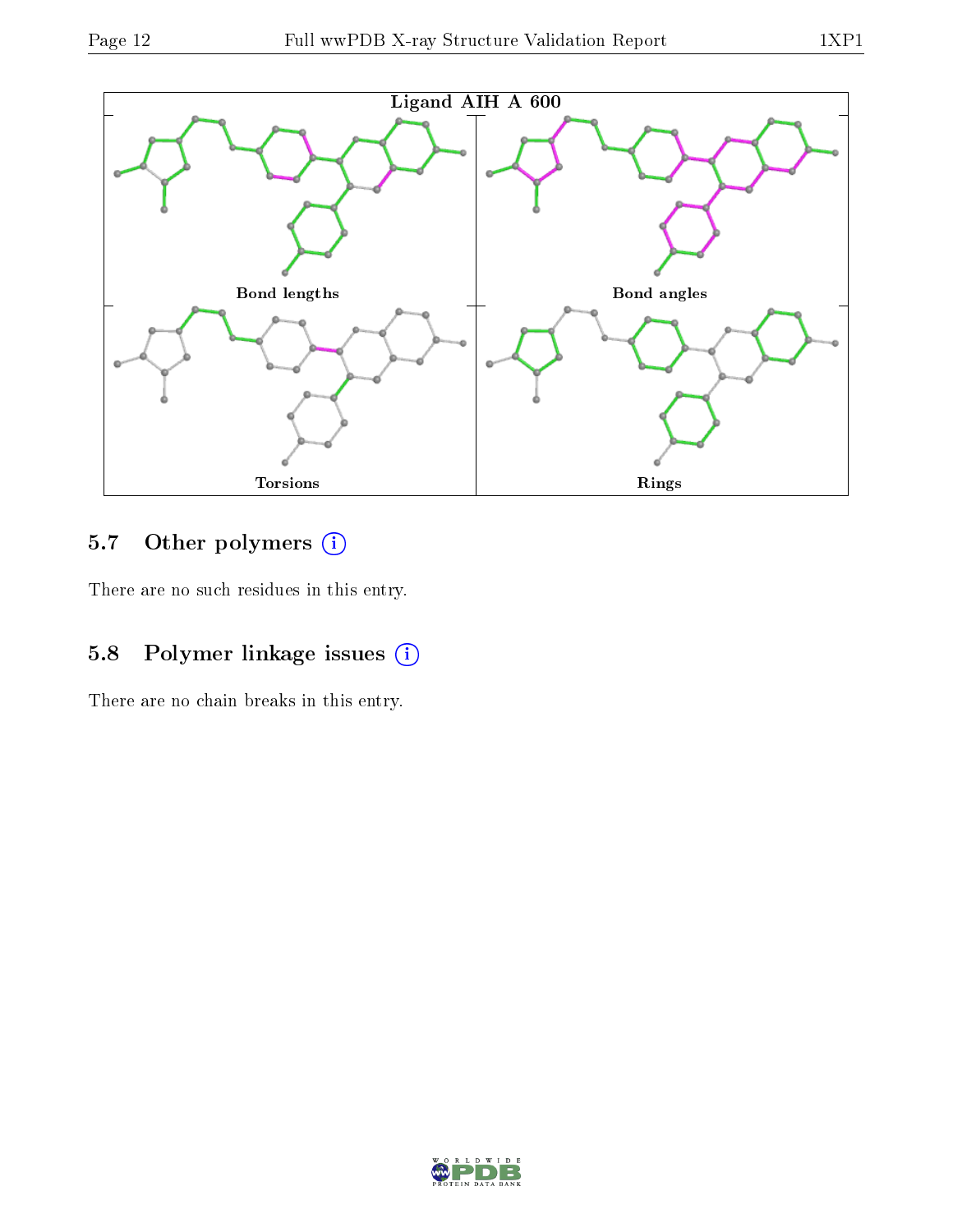## 6 Fit of model and data  $(i)$

### 6.1 Protein, DNA and RNA chains  $(i)$

Unable to reproduce the depositors R factor - this section is therefore empty.

### 6.2 Non-standard residues in protein, DNA, RNA chains (i)

Unable to reproduce the depositors R factor - this section is therefore empty.

### 6.3 Carbohydrates (i)

Unable to reproduce the depositors R factor - this section is therefore empty.

### 6.4 Ligands  $(i)$

Unable to reproduce the depositors R factor - this section is therefore empty.

The following is a graphical depiction of the model fit to experimental electron density of all instances of the Ligand of Interest. In addition, ligands with molecular weight > 250 and outliers as shown on the geometry validation Tables will also be included. Each fit is shown from different orientation to approximate a three-dimensional view.